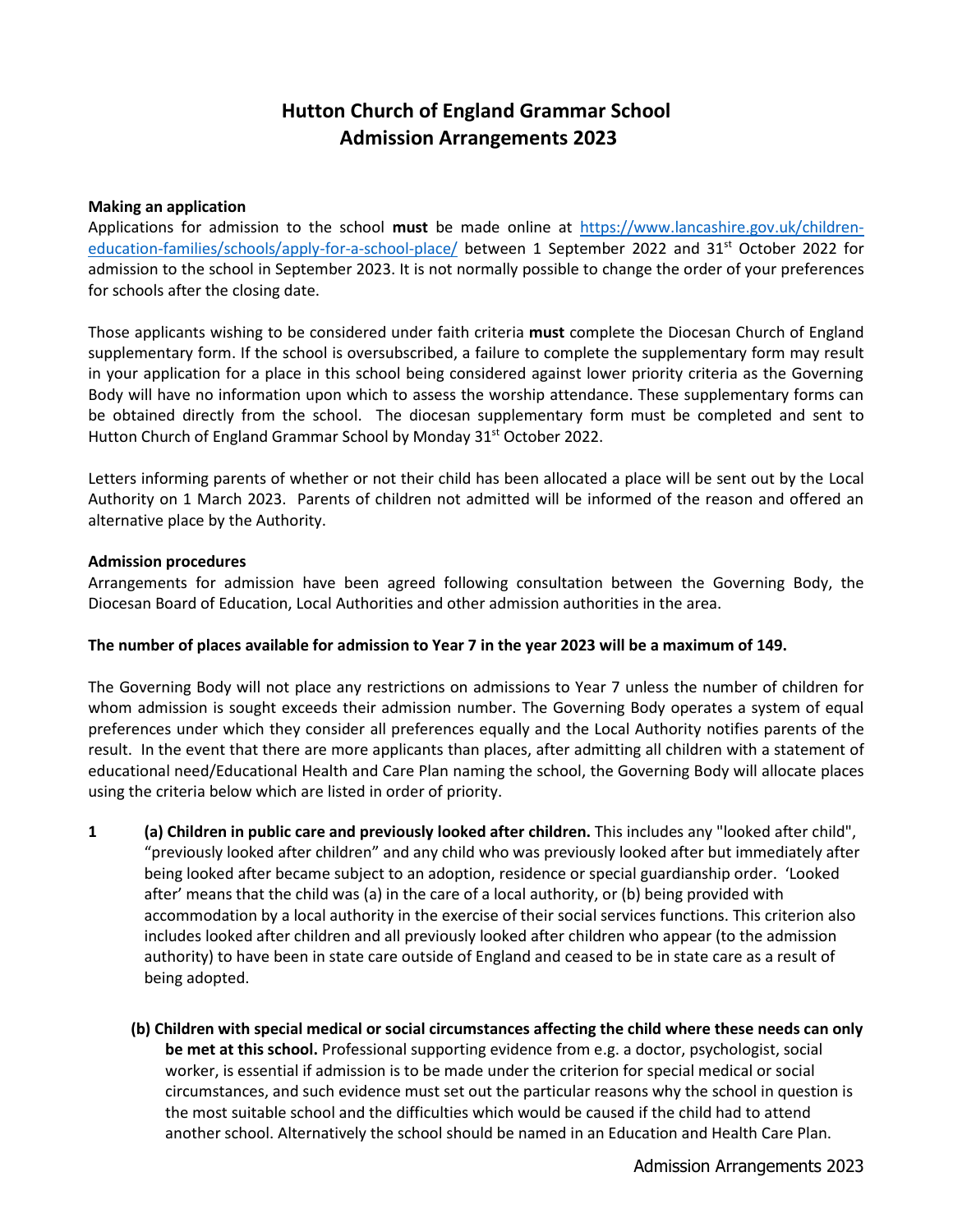- **2. Boys who have a sibling attending the school at the date the application is made and on the date of admission.** Siblings include step, half, foster or adopted siblings who are living at the same address.
- **3. Boys whose parents/guardians worship in a church in membership of Churches Together in England or the Evangelical Alliance and:**
- **a) live within the ecclesiastical parishes of Penwortham (2), Longton, New Longton, Farington Moss, Lostock Hall and Hoole**
- **b) live outside the area**

The list of Churches can be found on the Churches Together in England website at www.cte.org.uk and the Evangelical Alliance website at www.eauk.org and is taken as that on 1st September 2021. Churches in membership of the equivalent bodies in Northern Ireland, Scotland and Wales are accepted. **Parental worshipping is normally taken to mean a minimum of monthly attendance at church at public worship for over at least six months. The date on which this is judged is 1st September 2021.** The governors will request confirmation of this from the relevant member of the clergy or church officer. In the event that during the period specified for attendance at worship the church has been closed for public worship and has not provided alternative premises for that worship, the requirements of these [admissions] arrangements in relation to attendance will only apply to the period when the church or alternative premises have been available for public worship.

- **4. Boys whose parents live within the ecclesiastical parishes of Penwortham (2), Longton, New Longton, Farington Moss, Lostock Hall and Hoole.** This is defined by the Church of England parishes of St Mary's Penwortham, St Leonard's Penwortham, St Andrew's Longton, All Saints New Longton, St Paul's Farington Moss, St James Lostock Hall, and St Michael's Hoole. A map showing the boundaries is available in school.
- **5. Boys whose parents live outside the area:**

### **a) whose parents/guardian show evidence of being active members of a faith other than Christian which is associated with the UK Inter-Faith Network**

Parental worshipping is normally taken to mean a minimum of monthly attendance at public worship for over at least six months. The relevant date is 1st September 2021. The governors will request confirmation of this from the relevant faith leader. In the event that during the period specified for attendance at worship the relevant place of worship has been closed for public worship and has not provided alternative premises for that worship, the requirements of these [admissions] arrangements in relation to attendance will only apply to the period when the relevant place of worship or alternative premises have been available for public worship.

### **b) other boys on the basis of distance of home from school**

Where there are more applicants for the available places within a category, then the distance between the Ordnance Survey address points for the school and the home measured in a straight line will be used as the final determining factor, nearer addresses having priority over more distant ones. This address point is within the body of the property and usually located at its centre. Where the cut off point is for addresses within the same building, then the single measure between address points will apply and the Local Authority's system of a random draw will determine which address(es) receive the offer(s).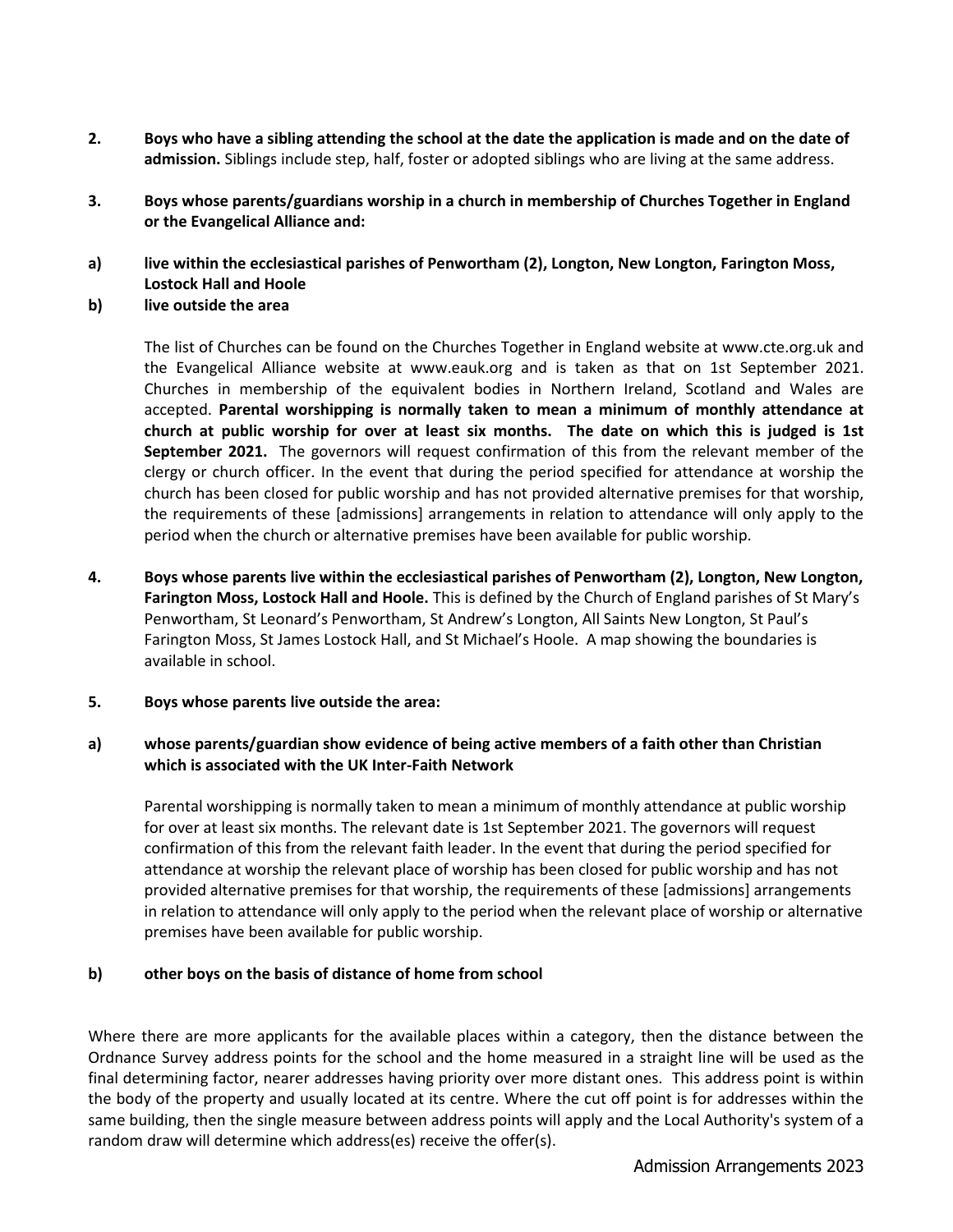#### **Late applications for admission**

Where there are extenuating circumstances for an application being received after the last date for applications, and it is before the governors have established their list of pupils to be admitted, then it will be considered alongside all the others.

Otherwise, applications which are received after the last date will be considered after all the others, and placed on the waiting list in order according to the criteria.

#### **Waiting list**

Where we have more applications than places, the admissions criteria will be used. Children who are not admitted will have their name placed on a waiting list if they have notified Lancashire County Council that they wish to do so. The names on this waiting list will be in the order resulting from the application of the admissions criteria. Since the date of application cannot be a criterion for the order of names on the waiting list, late applicants for the school will be slotted into the order according to the extent to which they meet the criteria. Thus it is possible that a child who moves into the area later to have a higher priority than one who has been on the waiting list for some time. If a place becomes available within the admission number, the child whose name is at the top of the list will be offered a place. This is not dependent on whether an appeal has been submitted.

This waiting list will operate until 31 December of the relevant year.

#### **Address of pupil**

The address used on the school's admission form must be the current one at the time of application, i.e. the family's main residence. If the address changes subsequently, the parents should notify the school. Where the parents live at different addresses, and there is shared parenting, the address used will normally be the one where the child wakes up for the majority of Monday to Friday mornings. If there is any doubt about this, then the address of the Child Benefit recipient will be used. Parents may be asked to show evidence of the claim that is being made for the address, e.g. identity cards of various sorts showing the child's address as the one claimed. Where there is dispute about the correct address to use, the governors reserve the right to make enquiries of any relevant third parties, e.g. the child's GP, Council Tax Office, Electoral Registration Officer, utilities provider. For children of UK Service personnel and other Crown Servants returning to the area proof of the posting is all that is required.

#### **Non-routine admissions**

It sometimes happens that a child needs to change school other than at the "normal" time; such admissions are known as non-routine or in-year admissions. Parents wishing their child to attend this school should arrange to visit the school. They will be provided with an application form once they have a definite local address. If there is a place in the appropriate class, then the governors will arrange for the admission to take place. If there is no place, then the admissions committee will consider the application and information about how to appeal against the refusal will be provided. Appeals for children moving into the area will not be considered until there is evidence of permanent address e.g. exchange of contracts or tenancy agreement with rent book.

Please note that you cannot re-appeal for a place at a school within the same school year unless there has been relevant, significant and material change in the family circumstances.

#### **Appeals**

Where the governors are unable to offer a place because the school is over subscribed, parents have the right to appeal to an independent admission appeal panel, set up under the School Standards and Framework Act,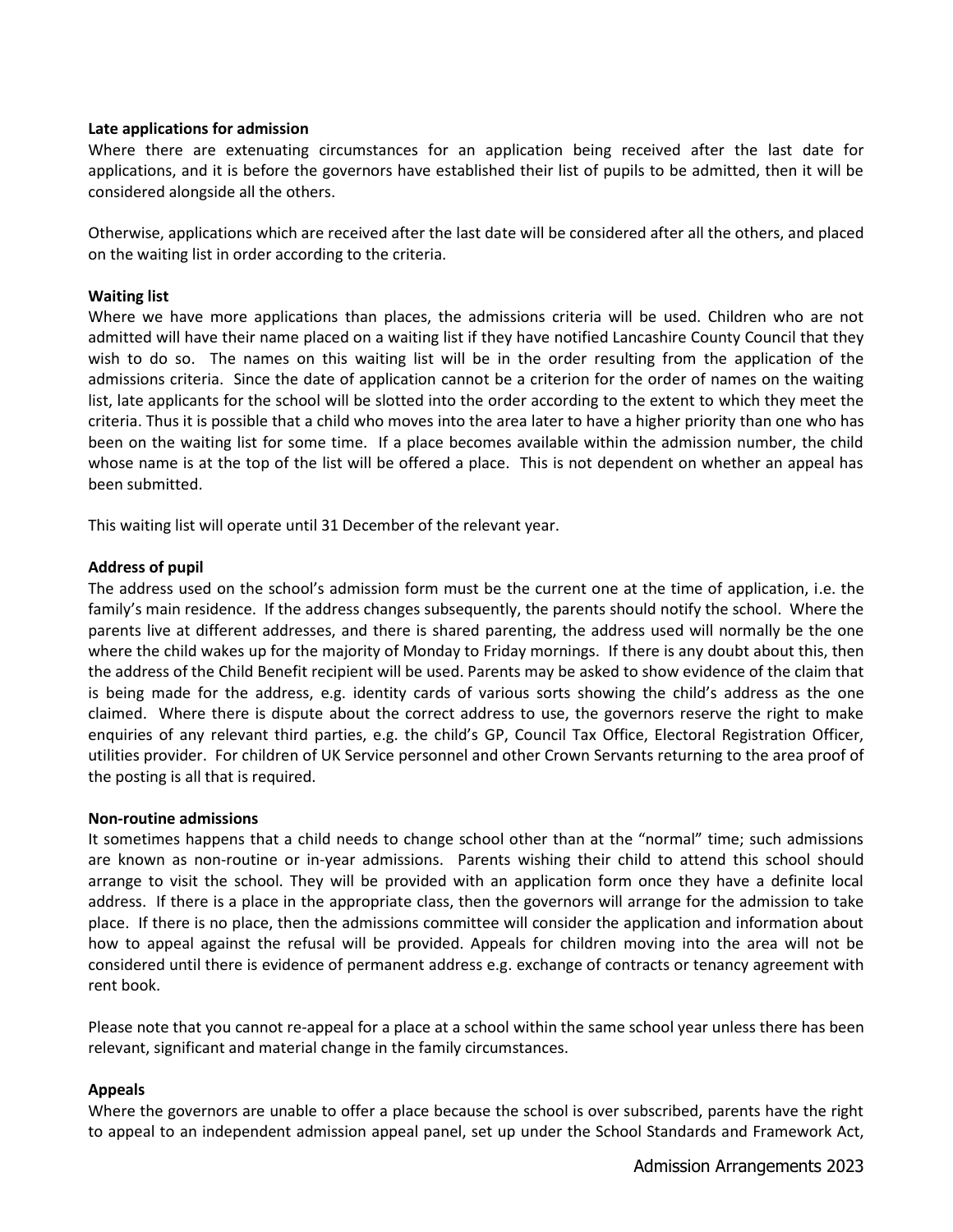1998, as amended by the Education Act, 2002. **Parents should notify both the clerk to the governors at the school and the Pupil Access Team at Lancashire County Council by 31st March 2023.** Parents will have the opportunity to submit their case to the panel in writing and also to attend in order to present their case. You will normally receive 14 days' notice of the place and time of the hearing.

Appeals which are received after the deadline will be slotted into the schedule where this is possible. There is no guarantee that this will happen and late appeals may be heard after the stipulated date at a second round of hearings. The schedule is subject to change depending upon the availability of appeal panel members, clerks, venues and the number of appeals for each school (which will vary year on year)

Please note that this right of appeal against the governors' decision does not prevent you from making an appeal in respect of another school.

#### **Fraudulent applications**

Where the governing body discovers that a child has been awarded a place as the result of an intentionally misleading application from a parent (for example a false claim to residence in the catchment area or of involvement in a place of worship) which effectively denies a place to a child with a stronger claim, then the governing body is required to withdraw the offer of the place. The application will be considered afresh and a right of appeal offered if a place is refused.

**Twins/Triplets etc**. Where there are twins wanting admission and there is only a single place left within the admission number, then the Governing Body will exercise as much flexibility as possible. If places for twins or all triplets, etc cannot be offered, the family will be advised accordingly. This may also apply to siblings who are in the same year group. If only a single place can be offered for twins, then the Local Authority's system for a random draw will decide which pupil receives an offer.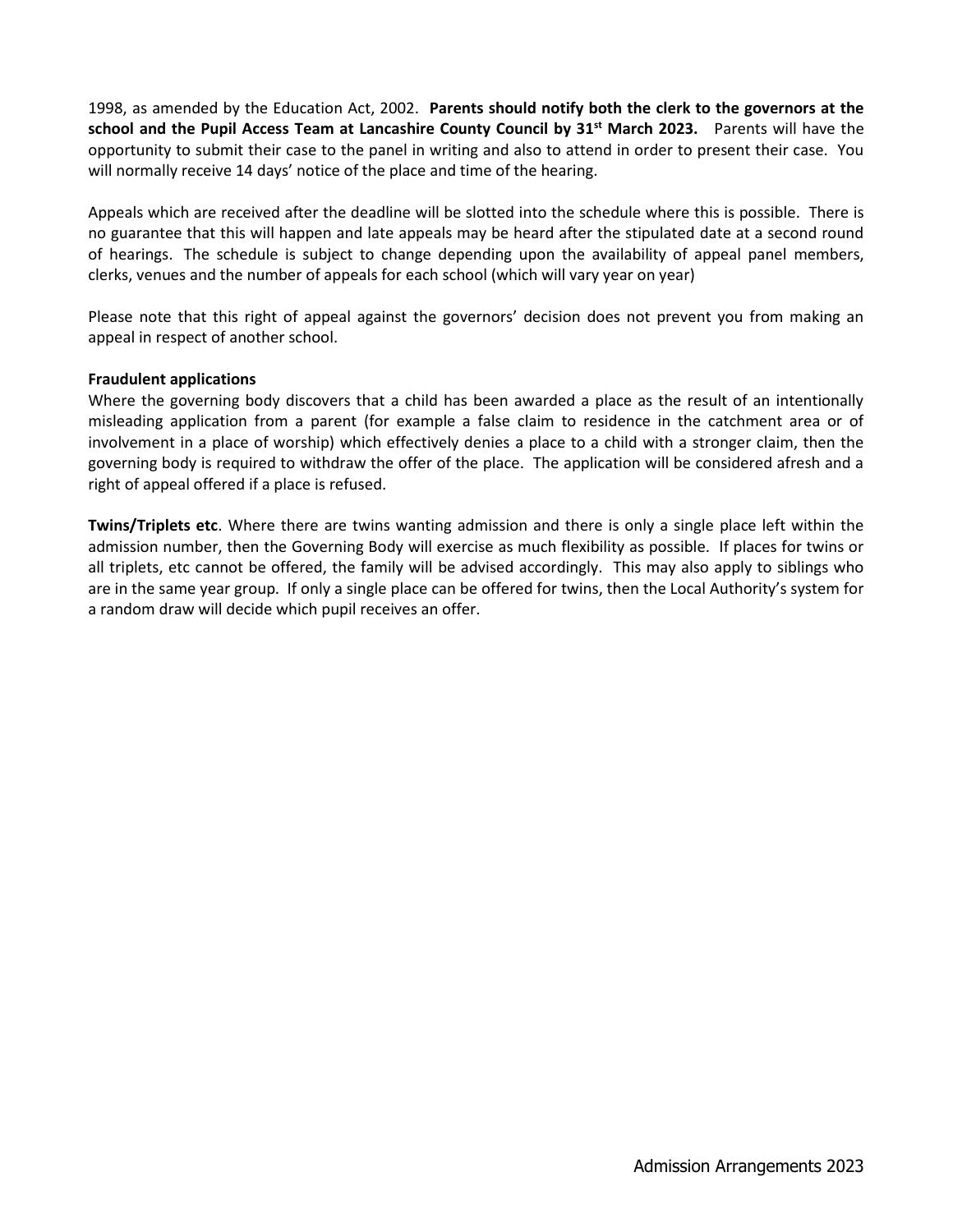# **Hutton Church of England Grammar School**

## **Supplementary Form Admission to Church of England schools - September 2023**

| Name of child:                                                                                                                                               |
|--------------------------------------------------------------------------------------------------------------------------------------------------------------|
| Surname Christian names                                                                                                                                      |
| Date of birth                                                                                                                                                |
|                                                                                                                                                              |
|                                                                                                                                                              |
|                                                                                                                                                              |
|                                                                                                                                                              |
| Telephone  Mobile                                                                                                                                            |
| If you are applying on faith grounds, please complete the following sections:                                                                                |
| Place of worship one of parents / carer regularly attends:                                                                                                   |
|                                                                                                                                                              |
|                                                                                                                                                              |
|                                                                                                                                                              |
| Name of vicar / priest / minister / faith leader / church officer:<br>(This named person will be contacted in order to provide your reference of attendance) |
|                                                                                                                                                              |
|                                                                                                                                                              |
|                                                                                                                                                              |
| Post code  Telephone                                                                                                                                         |
| This church is a part of (please tick):                                                                                                                      |
| Churches Together in England L Evangelical Alliance                                                                                                          |
| CLOSING DATE - PLEASE RETURN TO Mrs L Waddell at Hutton Church of England Grammar School BEFORE 31                                                           |

**OCTOBER 2022**